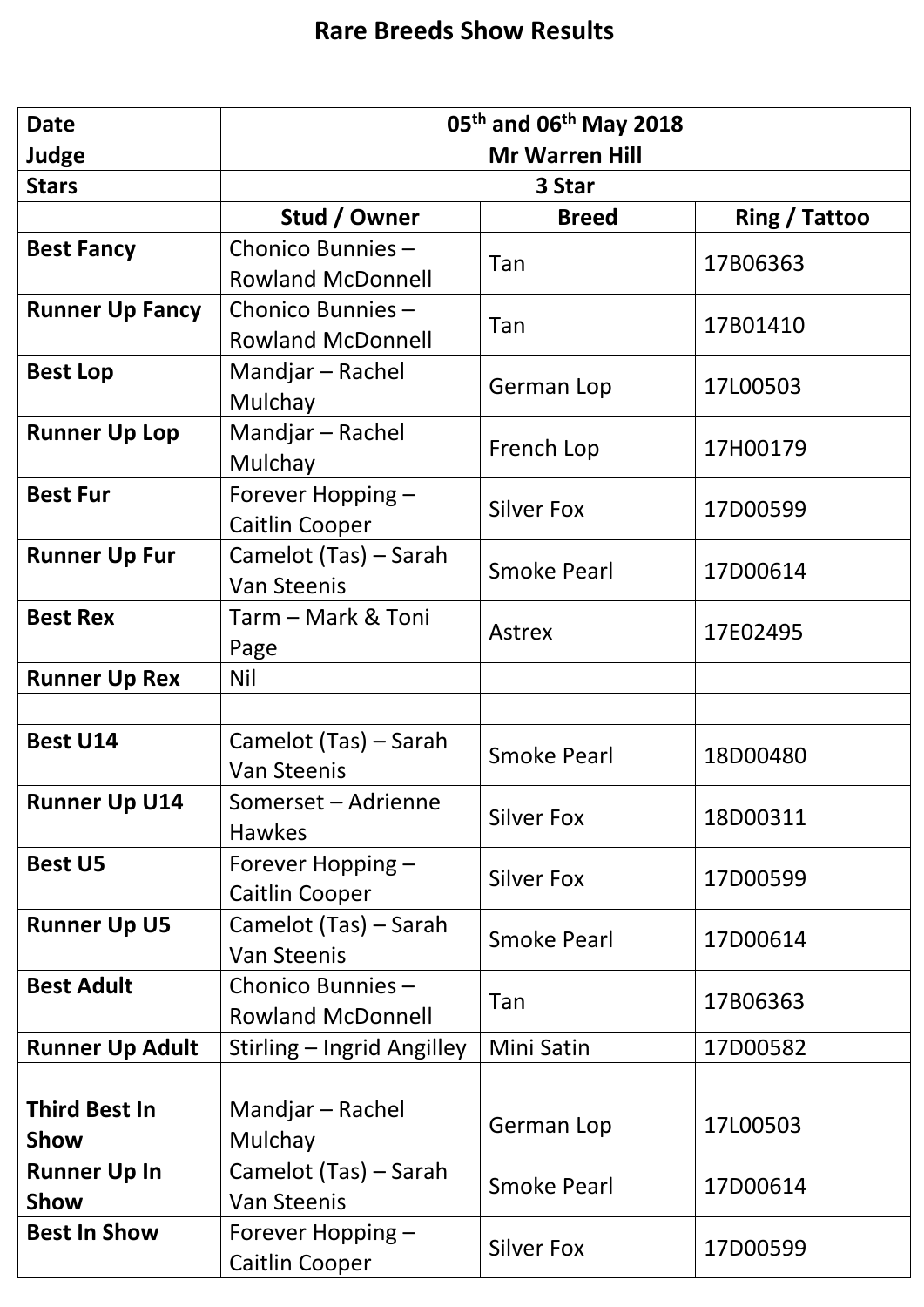| <b>Best Owner Bred</b>                    | Forever Hopping -<br>Caitlin Cooper          | <b>Silver Fox</b> | 17D00599 |
|-------------------------------------------|----------------------------------------------|-------------------|----------|
|                                           |                                              |                   |          |
| <b>Best in Show</b><br><b>Junior</b>      | Stirling – Ingrid Angilley                   | Mini Satin        | 17D00582 |
| <b>Runner Up Best</b><br>in Show Junior   | Baroma – Baileigh<br>Mackrill                | Dutch             | 16B01603 |
|                                           |                                              |                   |          |
|                                           |                                              |                   |          |
|                                           |                                              |                   |          |
|                                           |                                              |                   |          |
| <b>Fancy Section</b>                      |                                              |                   |          |
| <b>BOB-Dutch</b>                          | Baroma – Baileigh<br>Mackrill                | Dutch             | 16B01603 |
| <b>BOB-Tri Dutch</b>                      |                                              |                   |          |
| <b>BOB-English</b>                        |                                              |                   |          |
| <b>BOB-Harlequin</b>                      | Nardeeneen – Jenny<br><b>Buckingham</b>      | Harlequin         | 17E02471 |
| <b>BOB-Flemish</b><br>Giant (BRC)         |                                              |                   |          |
| $BOB - Tan$                               | Chonico Bunnies-<br><b>Rowland McDonnell</b> | Tan               | 17B06363 |
| <b>BOB-Thrianta</b>                       | King Coinin - Layla<br>Connor                | Thrianta          | 17D00702 |
| <b>BOB-Flemish</b><br><b>Giant (ARBA)</b> |                                              |                   |          |
| <b>BOB-Jersey</b><br><b>Wooly</b>         | Mystique – Julia<br>Macaulay                 | Jersey Wooley     | 17B02160 |
|                                           |                                              |                   |          |
| <b>Lop Section</b>                        |                                              |                   |          |
| <b>BOB-Cashmere</b><br>Lop                | Relogl - Rebecca<br>Gleeson                  | Cashmere Lop      | 17D00615 |
| <b>BOB-Mini</b><br><b>Cashmere Lop</b>    | Rich River - Vicki Ough                      | Mini Cashmere Lop | 17C01029 |
| <b>BOB-French Lop</b>                     | Mandjar - Rachel<br>Mulchay                  | French Lop        | 17H00179 |
| <b>BOB-German</b><br>Lop                  | Mandjar - Rachel<br>Mulchay                  | German Lop        | 17L00503 |